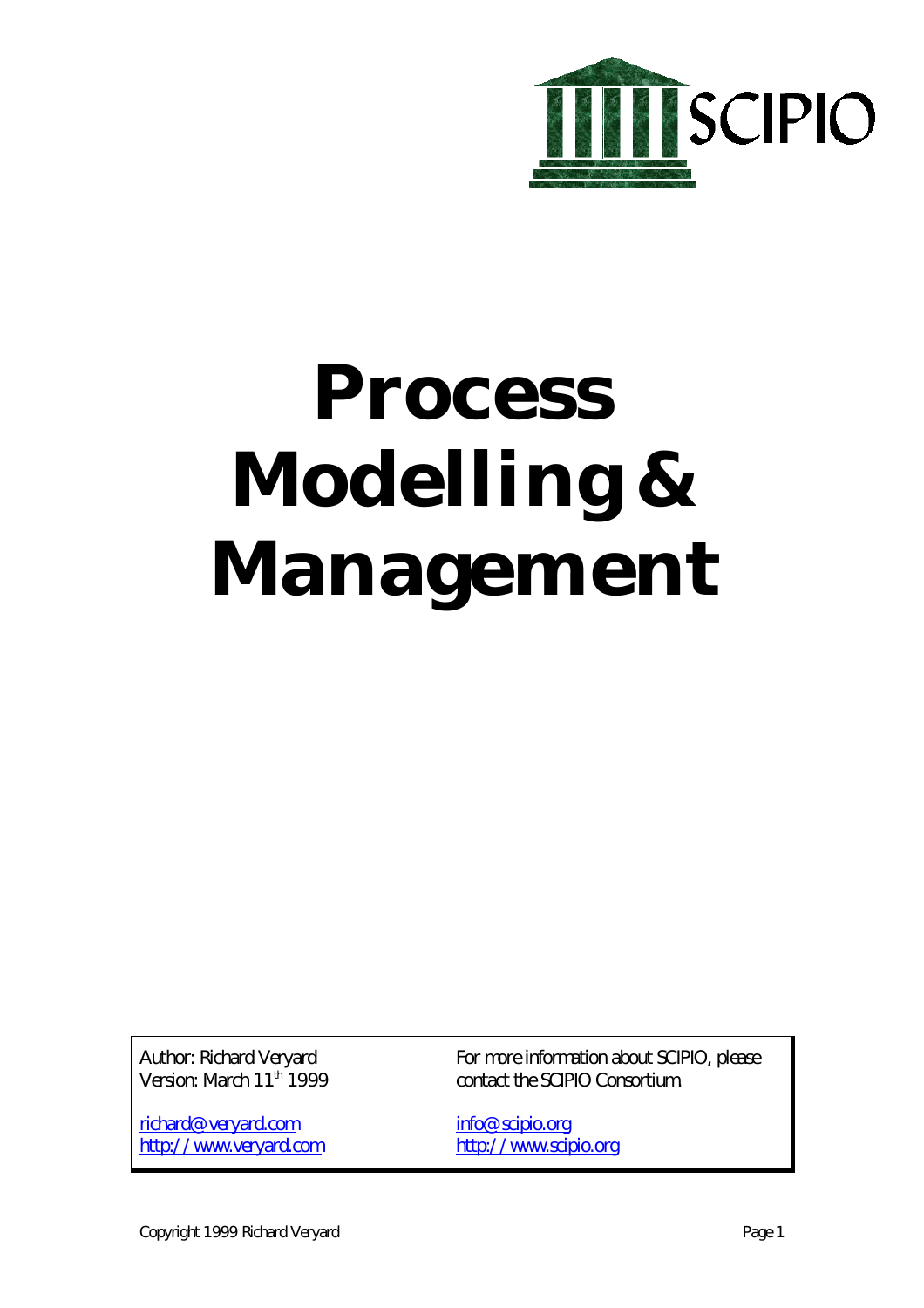# Preface

### Purpose of document

This document describes and illustrates the SCIPIO process modelling standards.

### **Status**

Incomplete draft.

### Structure of document

In this document, we use the SCIPIO process modelling standards to describe a market research process.

We also describe how the model is used to implement and manage an effective market research process.

Finally, we abstract from this example, to draw out some general patterns and guidelines.

### **Questions**

Questions and suggested exercises for the reader are included in this format.



 $\bf{Q}$  How can you make best use of this material in your own work?

### Acknowledgements

Thanks to Aidan Ward and Trevor Lee-Cox for collaboration and critique.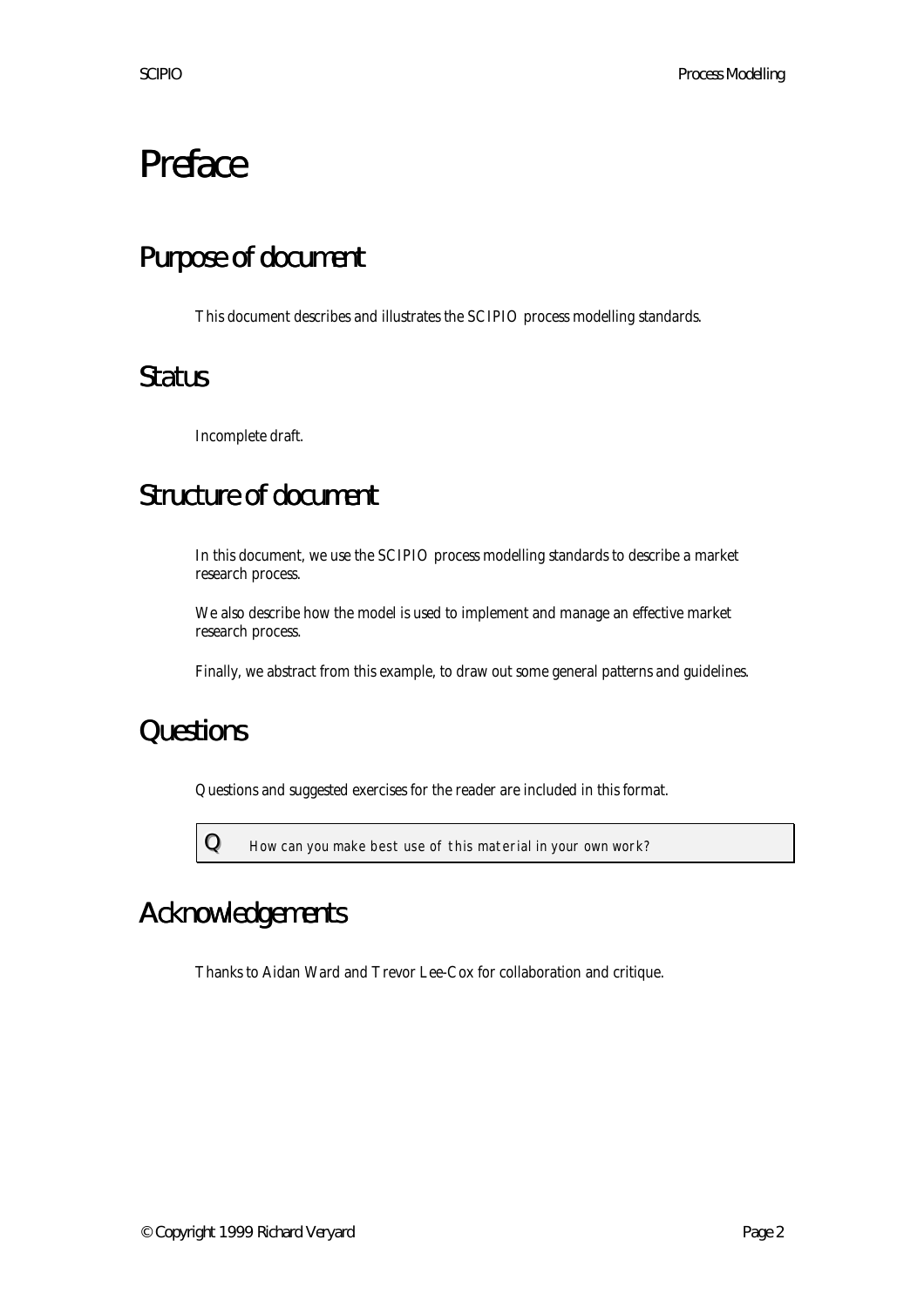# Introduction

#### The need for a process view

In SCIPIO, we believe that the Process-Oriented Paradigm serves as a useful counterweight to the Object-Oriented Paradigm.

According to the object-oriented view, everything can be understood as an object. In particular, processes can be viewed as objects. This is known as **reification**. This leads us to understanding the world simply as a system of interacting objects.

The obvious way to reify a process is to think of what it produces. We define processes in terms of the things they produce.



#### **Figure 1**

Of course, this is not the only way to think of processes as things. It is possible (and often useful) to think of the activity itself as an object: The Planning, The Negotiating, The Informing. But many people find this strange.

In any case, the object-oriented view fails to support the way that business people want to think about business. To them, a business is not just a group of connected things. It is not even just a group of connected people. In business, we are not merely interested in things and people that happen to have particular behaviours. We are interested in business processes and relationships.

One of the phrases used in English for a business is a "going concern". This phrase focuses our attention on two aspects of business: activity and intentionality.

Furthermore, even when confined to modelling static information, we frequently have to make modelling or design decisions that are simply undecideable within the object-oriented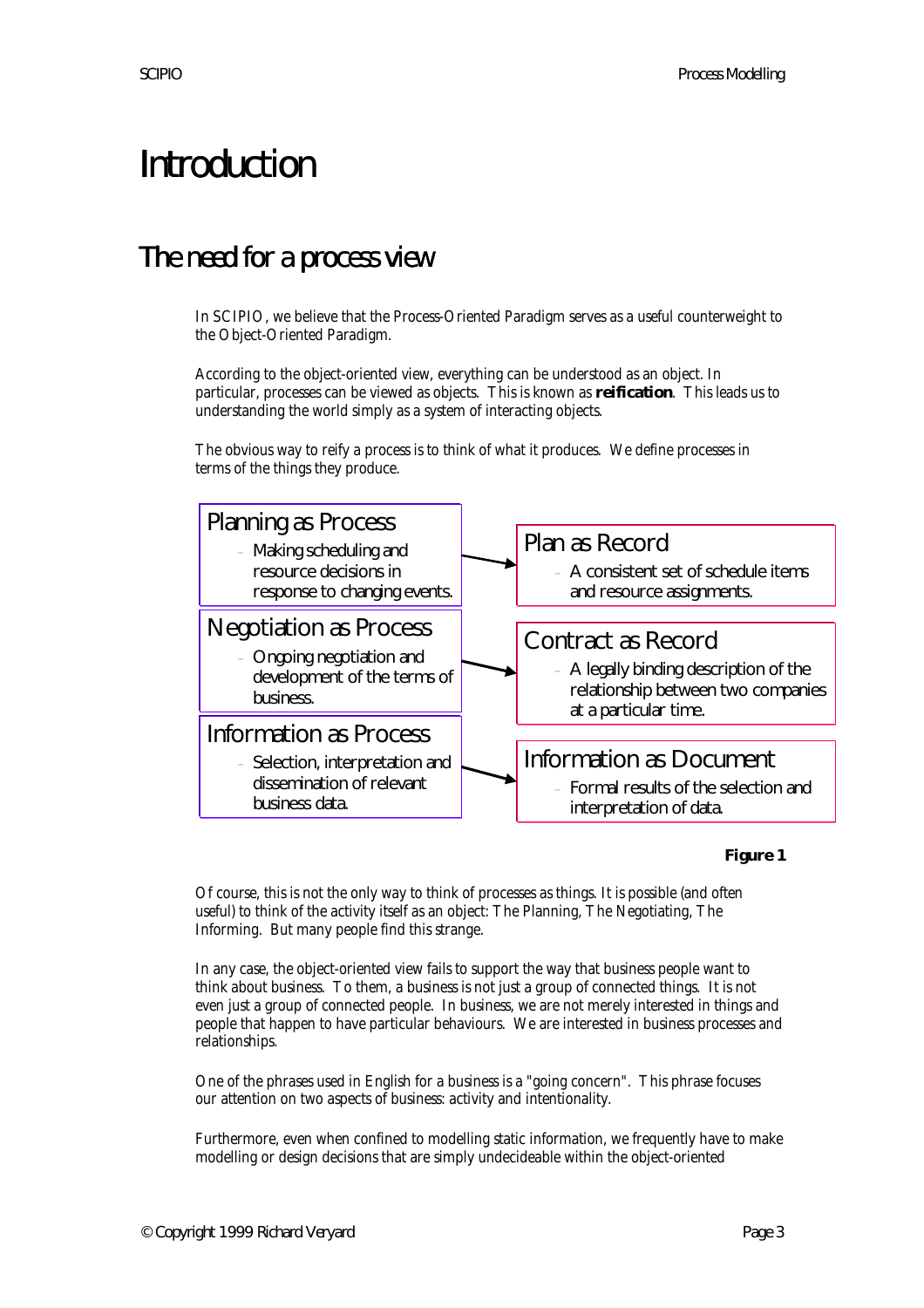paradigm. For example, if I'm asked to produce a data structure to represent BUDGET, I cannot even start without knowing (or assuming) something about the budgeting process.

Thus sometimes we want to think of processes as things. But we sometimes want to do the opposite: to think of things as processes.



**Figure 2**

#### We can model a process from several different perspectives.

We can describe a process from several different perspectives, according to the purpose of the model. For example, a video-on-demand process might involves many different companies, controlling many different information flows through many different technical mechanisms.





More formally, we may describe a distributed process from five viewpoints, as defined in the ODP Reference Model (RM-ODP). This is not described further in this document.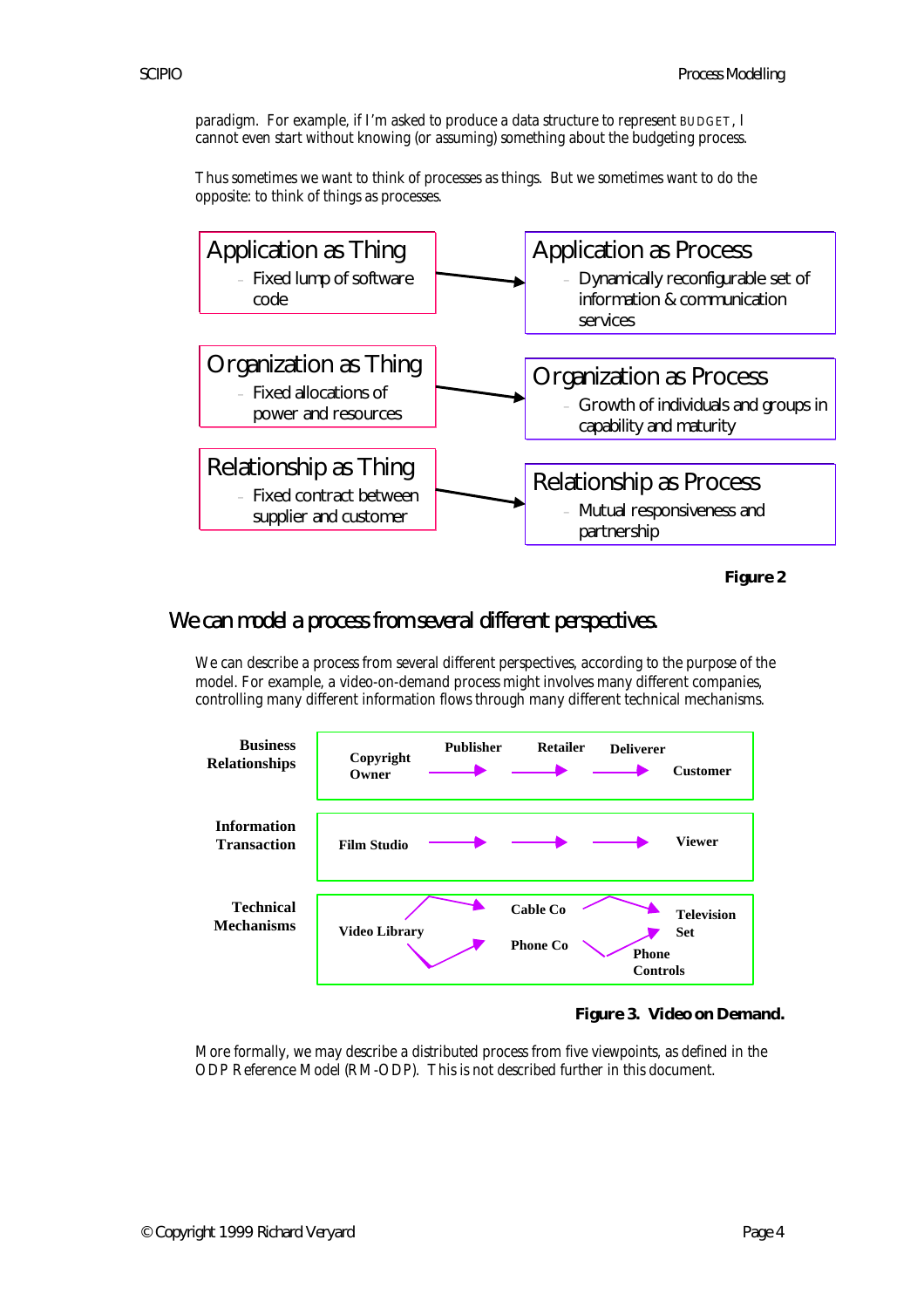## Market Research Process

### **Description**

The context for the market research is the development and marketing of a range of consultancy services. The goal of the market research is to determine the nature and level of demand for these services, and thus to help decide the appropriate business response to this demand.

Note: this is a genuine example. Some business associates and I were planning some services that would use the SCIPIO method for designing and implementing business processes, together with supporting human organization and computer system infrastructure.

We wanted the market research to help us with a series of business planning decisions, including the fee structure, the way the services should be presented and promoted, the need for us to train additional associates, and so on.

We thought we should take our own medicine: thus we should use our own process modelling and management techniques to implement an effective market research process. Although our own business processes are rather smaller and simpler than the business processes we expect to find in our clients, we feel it's appropriate for us to use our own techniques and conform to our own disciplines. We also try make this visible to our clients, both to demonstrate the power of the techniques and disciplines, and to demonstrate our own professional adherence to these techniques and disciplines.

#### Motivation

As a business process, market research demands an interesting combination of intelligent thought and efficient operation.

For this reason, it provides more insight into process modelling and management than would a simple operational business process.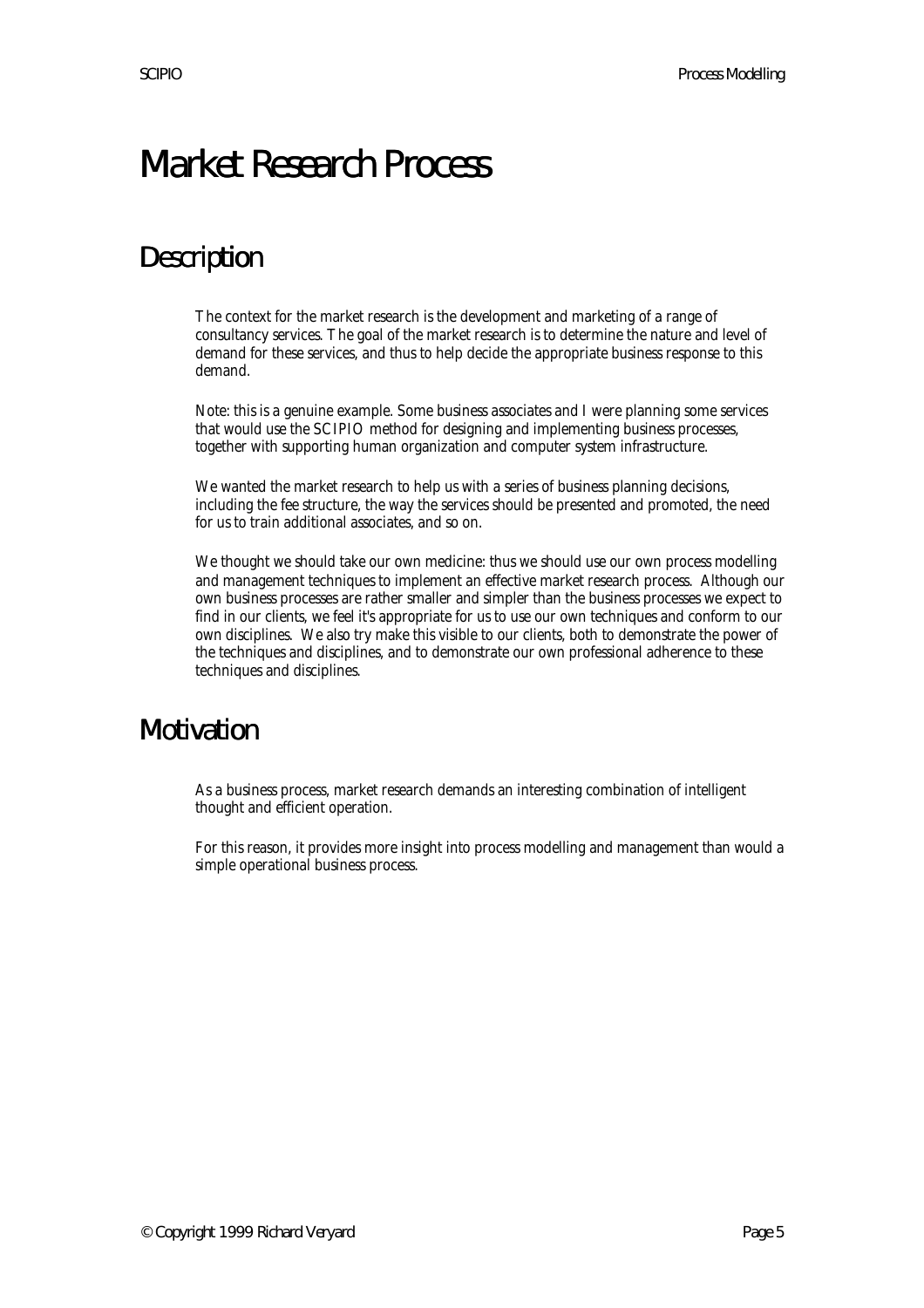# Modelling the Process

### Introduction

*Ontogeny recapitulates phytogeny.* In order to arrive at a reasonable understanding of a process for myself, I find it useful to step through the history of process modelling techniques, starting with the kind of simple linear process model I might have drawn in the early 1980s, and then gradually addressing more complex aspects. I also find this useful as a way of presenting the resulting models to other people.

#### Structured Methods

Let's start by looking at our business process using one of the structured methods that were popular during the 1980s. With Information Engineering, we understand a business process such as Market Research by drawing two models in parallel: a static data model shows the information structure, while a dynamic process model shows the flows and states of information between process steps.

#### Process Model

We could draw a fairly simple diagram, showing a sequential process flow. Each process would establish the prerequisites for the following process. The process flows would be defined either in terms of information flows (data flow diagram) or information states (process dependency diagram).

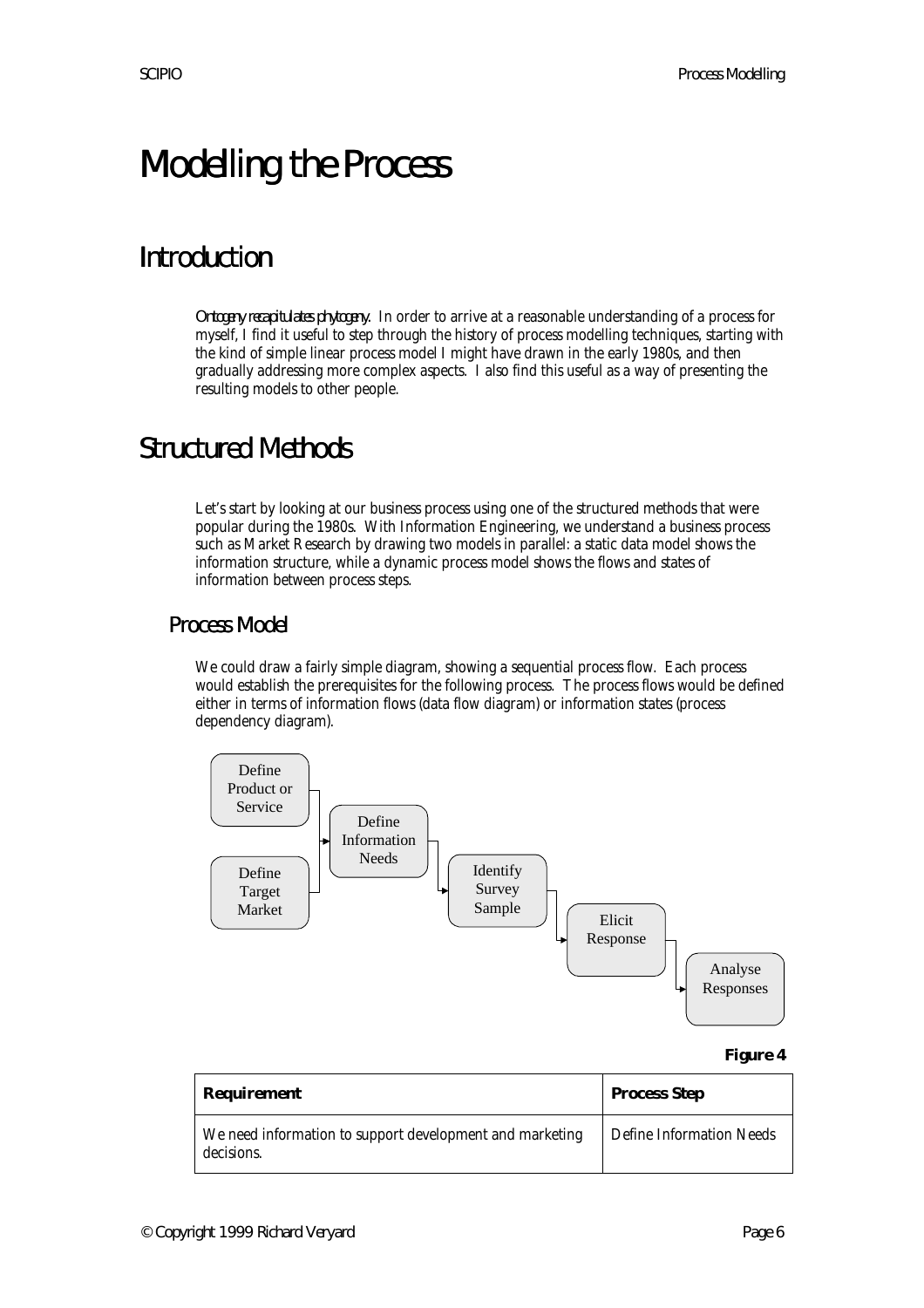| <b>Requirement</b>                                                                                                            | <b>Process Step</b>           |
|-------------------------------------------------------------------------------------------------------------------------------|-------------------------------|
| We need to predict the reaction of the whole market to our<br>product/service, by testing it against a representative sample. | <b>Identify Survey Sample</b> |
| Everyone in the sample is a potential customer. We need to<br>discover and record their reaction to this product/service.     | <b>Elicit Response</b>        |
| The responses elicited in the survey need to affect our<br>development and marketing decisions, in useful ways.               | <b>Analyse Responses</b>      |

#### Data Model

Underlying this process model is an ontology that can be expressed as a data model.



#### **Figure 5**

In terms of this data model, the market research task is to assemble and analyse a set of reactions (by prospective customers to a prospective product or service) that is in some way representative of the target market as a whole.

This data structure implies three key requirements for the process.

| <b>Requirement</b>                                                                                        | <b>Process Step</b>           |
|-----------------------------------------------------------------------------------------------------------|-------------------------------|
| We need a way of identifying a sample population of<br>prospective clients within a defined market.       | <b>Identify Survey Sample</b> |
| We need a way of eliciting a reaction from a prospective<br>customer to a prospective product or service. | <b>Elicit Response</b>        |
| We need a way of aggregating the reactions to support<br>decisions.                                       | Define Information Needs      |
|                                                                                                           | <b>Analyse Responses</b>      |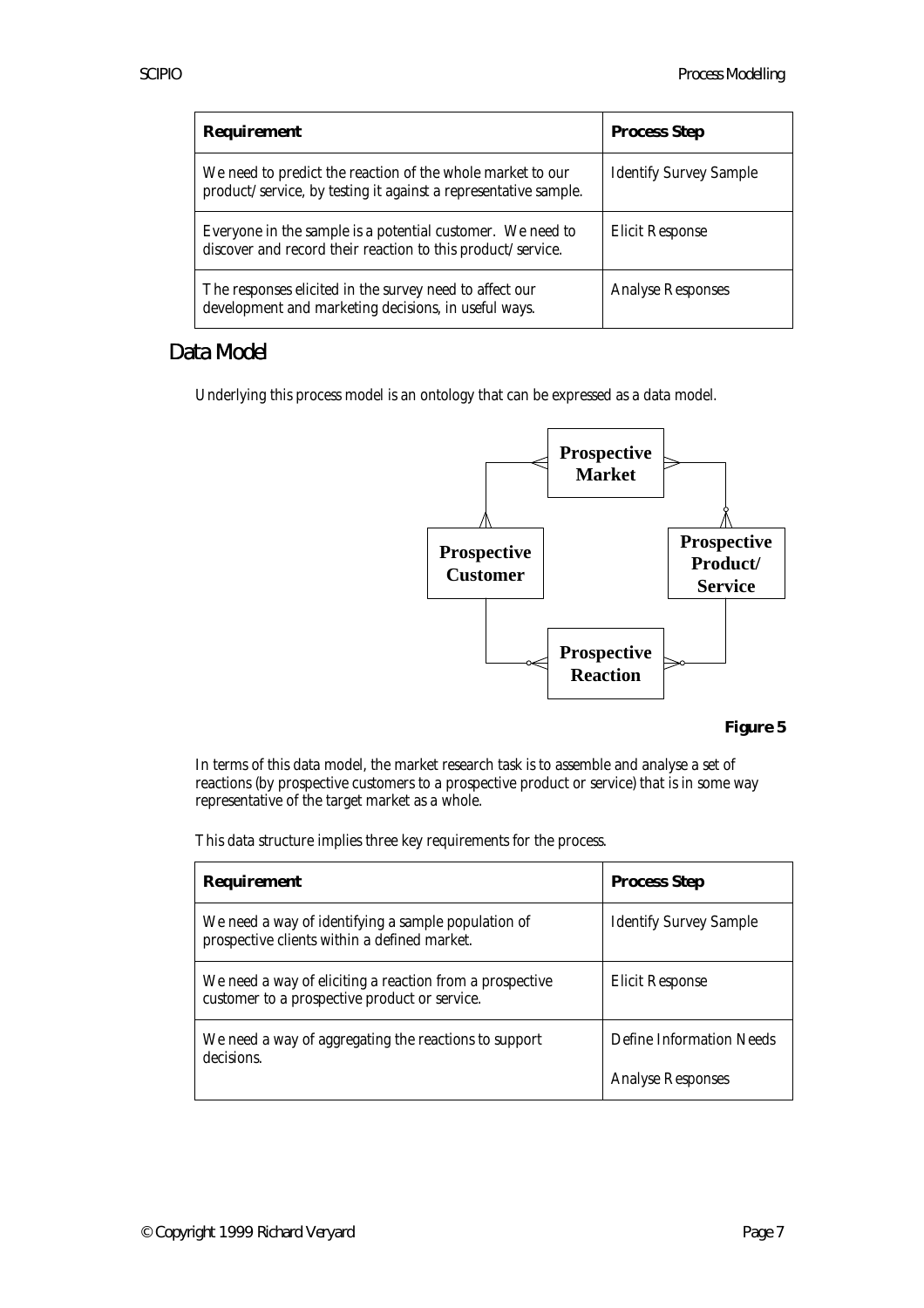#### **Discussion**

This model makes a number of limiting assumptions about the market research process. In particular, the key process step is described as a highly repeatable information transaction. This is certainly true for some market research organizations, but by no means all.

Furthermore, it assumes that we know in advance exactly what our information needs are, and what counts as a representative sample. This may be true in highly stable markets and environments - but this seems to be an increasingly rare precondition.

### Object-Oriented Methods

#### Class Model

Sometimes when people convert from structured methods to object-oriented methods, they simply alter the notation, without altering the way they think.



**Figure 6**

#### Collaboration Model

The crucial difference between structured methods and OO methods is seen, not in the class model, but in the collaboration model. This shows the interaction between objects or classes, but without fixing their sequence.

The following collaboration diagram uses a notation derived from Catalysis. Some actions are assigned to a single class, while others are joint actions, not yet assigned or subdivided.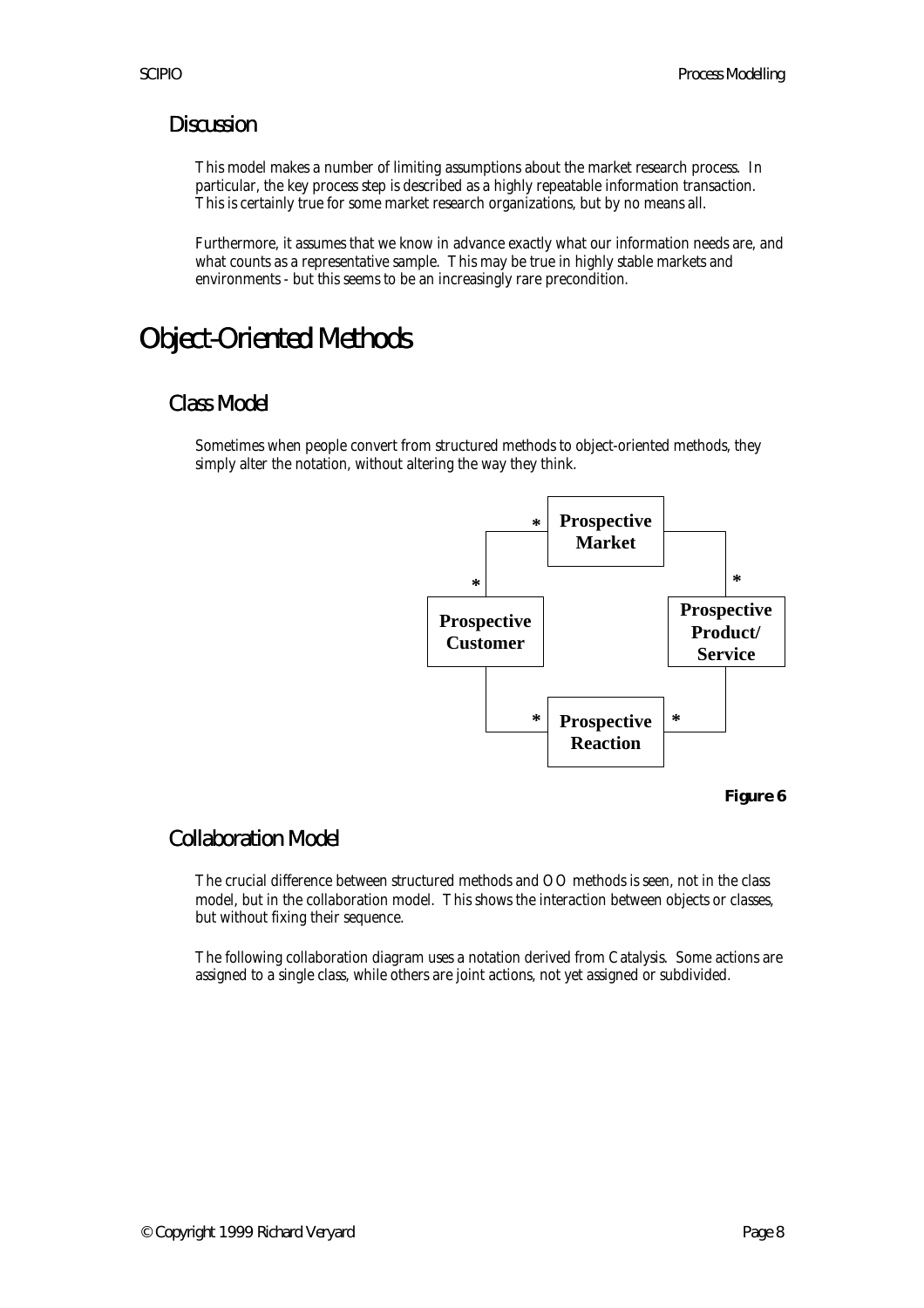

#### **Figure 7**

Note that we have the same activities as before, but without the same fixed sequence. Of course, we probably still need some rules about sequence (expressed through the pre- and postconditions of the actions and joint actions) but these can now be more subtle and flexible.

With this model we can, if we choose, allow the information needs and the sample to be refined as we accumulate the responses. (With structured methods, this would require explicit iteration loops and other complications.)

With this kind of model, it is also easier to include second-order or control processes. For example, we may want to estimate (after the event) the degree of representation that a given sample has actually achieved; this is something we may wish to take into account when using the market research findings to support business decisions.

#### Sequence Model

When we do need to specify sequence, there is a different OO model that serves this purpose. Here's an extract from this model.



#### **Figure 8**

#### Discussion: Terminology and Style

When people take their first steps into Object Thinking, they often expect the names of objects and classes to be nouns, reflecting their thing-ness. This expectation is encouraged by many OO writings and methods. (Indeed, in an OO analysis and design course I sat through recently, we were told to identify classes in a case study by underlining the nouns in a piece of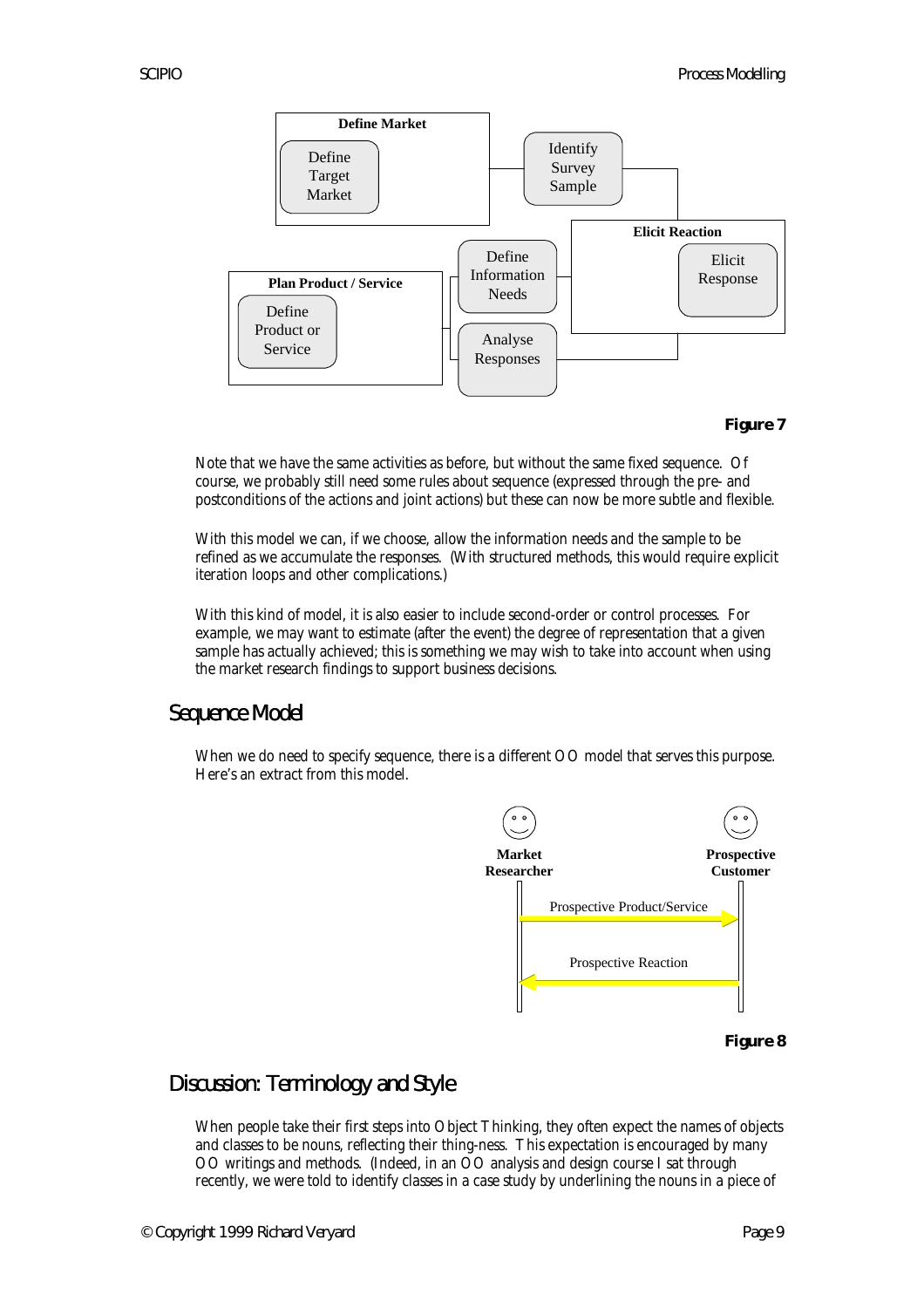text. This is exactly the same technique that many of us used to teach in the 1980s for identifying entity types.)

But when we are trying to understand the participation of an object in a business process, it is the **characteristic behaviour** of the object that is of primary importance, rather than its thing-ness.

Let's consider an analogy. There are some sitcom characters that are so strongly defined that we can recognize their characteristic behaviours in other people. For example, Sgt Bilko or Basil Fawlty. We might say: "he's doing a Fawlty" or "he's Bilkoing".

Similarly, when we look at the characteristic behaviour of an architect producing architectures, we might say: "he's architecting".

Thus when we want to model this characteristic behaviour, what label do we put on the diagram? ARCHITECT, ARCHITECTURE or ARCHITECTING?

Most of the time, the choice of label is a matter of style and emphasis, rather than logical correctness. (When you produce a model, you usually need to describe each construct in some detail, rather than simply give it a one-word label.)

#### Enterprise Modelling

The models we have looked at so far are primarily information models. They omit a number of aspects of the business process that relate to other perspectives.

Here are some of these aspects:

- $\triangleright$  The information needs are primarily driven by a sense of the **business risks** entailed by a given plan.
- ÿ The prospective customers may demand some **incentive** to provide information. Alternatively, they may be motivated to deliberately distort the information they provide, in order to improve some future **bargaining** position.
- $\triangleright$  There may be a choice of **mechanisms** for contacting customers and eliciting their responses. Each mechanism may slant the results, in different ways. If the customer is given the choice of mechanism, then we may expect different sectors of the market to prefer different mechanisms.

Such aspects as these can easily be added to the collaboration diagram (Figure 7).

 ${\bf Q}$  Develop a collaboration diagram showing these aspects of the process.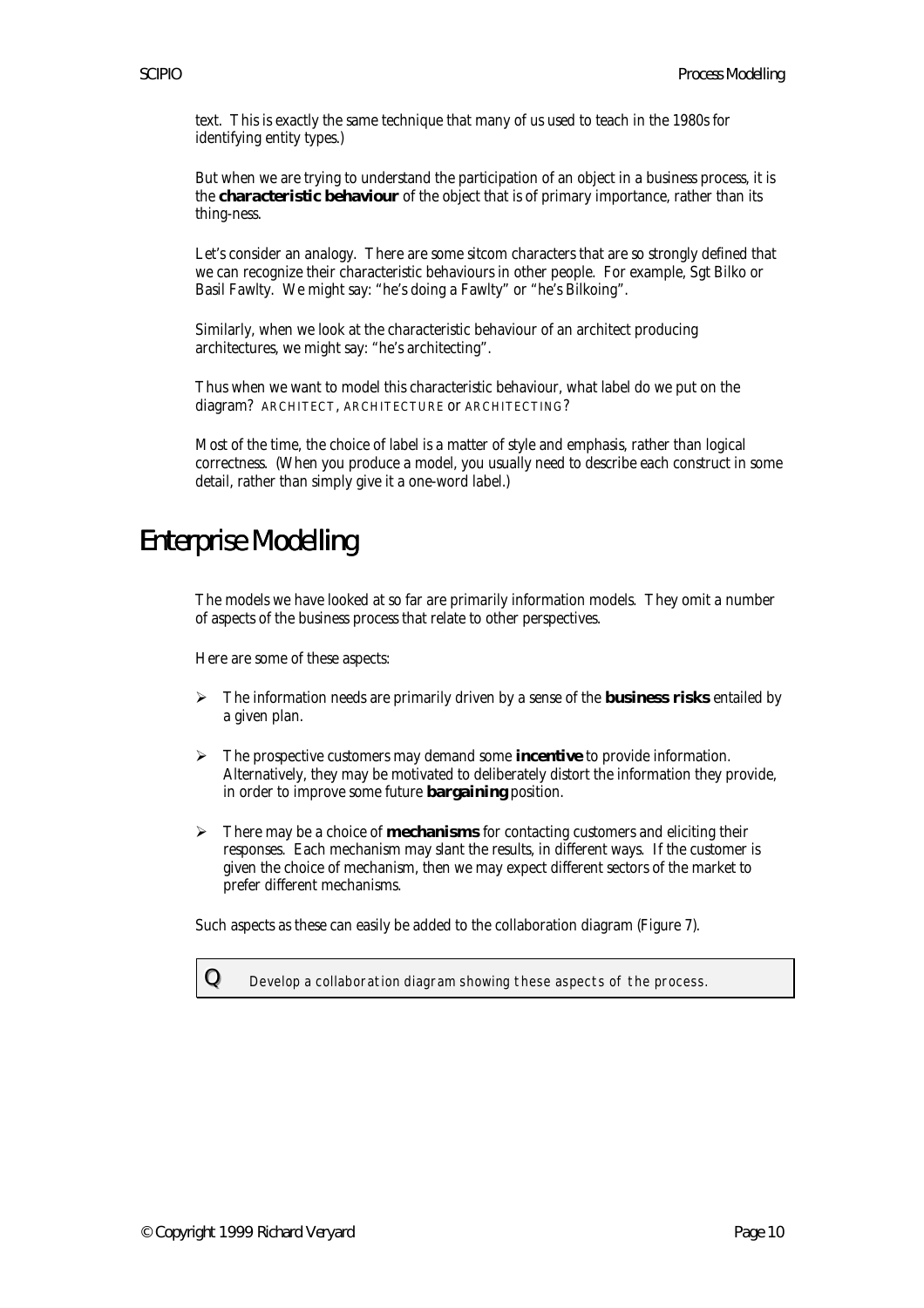# Managing the Process

Having defined the process, we need to be able to implement and manage it.

### Allocating Roles

The model in Figure 7 can be extended into the model in Figure 9 to show the three main loops, as follows<sup>1</sup>:



#### **Figure 9**

This view of the process is used to take and develop particular roles as well as sharing the burden of the task work.

 $\overline{a}$ 

<sup>1</sup> Thanks to Aidan Ward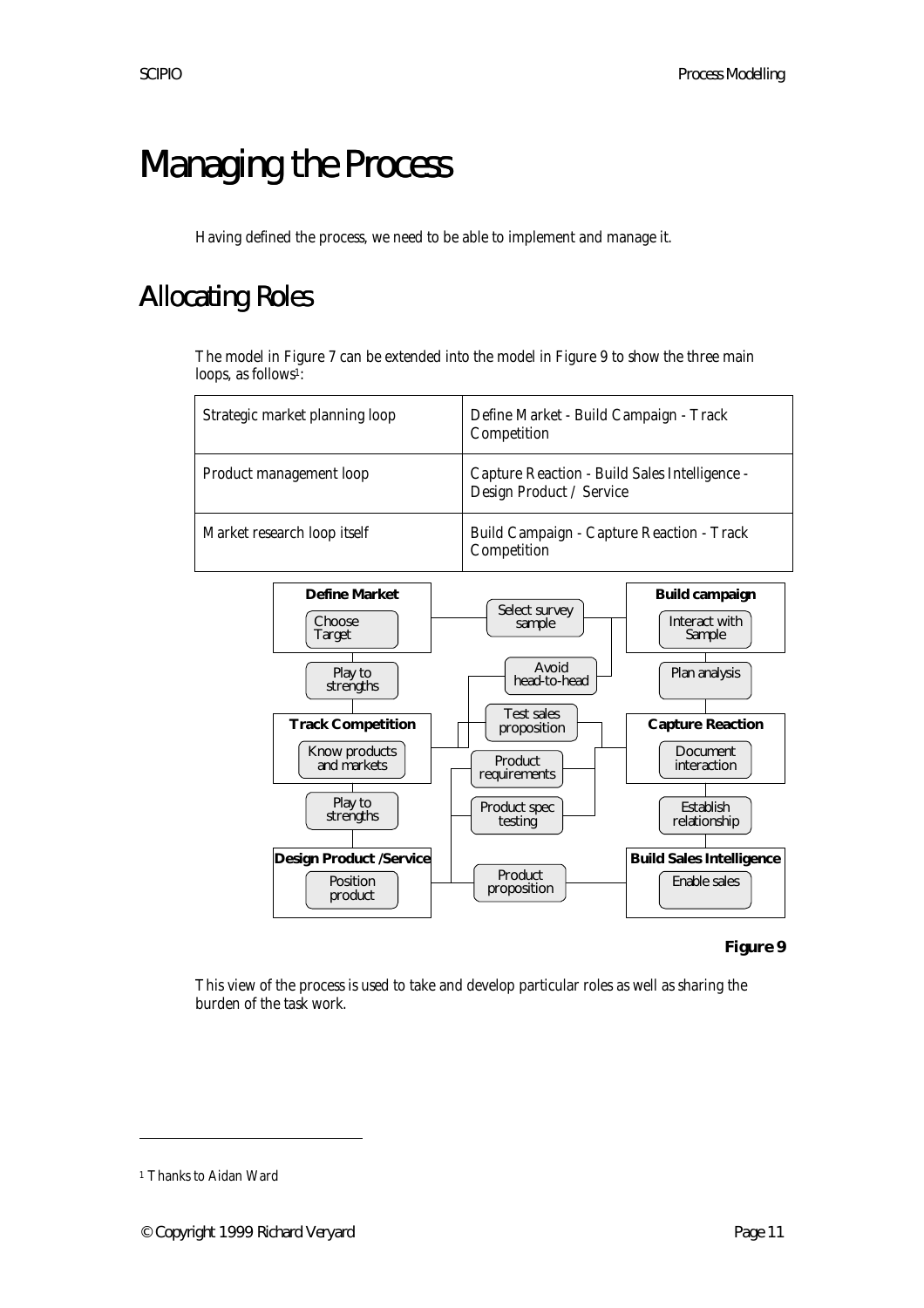### Monitoring and Controlling Progress

Where a process involves some degree of iteration, there is often a management difficulty determining how much progress is being made. A growing pile of deliverables and successive versions may create the illusion of progress, but this all too often indicates an inconclusive oscillation between two or three alternative solutions, rather than convergence towards a single good solution, or evolution towards an even better solution.

Take for example the activity DEFINE TARGET MARKET. We want to be able to start with a rough notion of the target market, and end with a much better notion. Whether we draw a linear process model with iteration loops, or a continual improvement collaborative process, we expect that there will be a series of definitions, each one better than the previous one, until some satisfactory outcome is achieved.

In order to manage this effectively, we must specify the DEFINE TARGET MARKET activity precisely, so that an improved definition of the target market is recognisable as such.

### Monitoring and Controlling Costs

Where a process involves some consumption of resources, there is often a management difficulty determining how much expenditure is legitimate. There is also an expectation that the costs being incurred should be in proportion to the progress being made, and to the business value of the results.

#### Monitoring and Controlling Quality

The other major headache for managing this sort of process is to know whether the results are any good.

 ${\bf Q}$  How can we assess the results of market research?

 ${\bf Q}\equiv$  What additional activities would be required, to make the process selfcontrolling?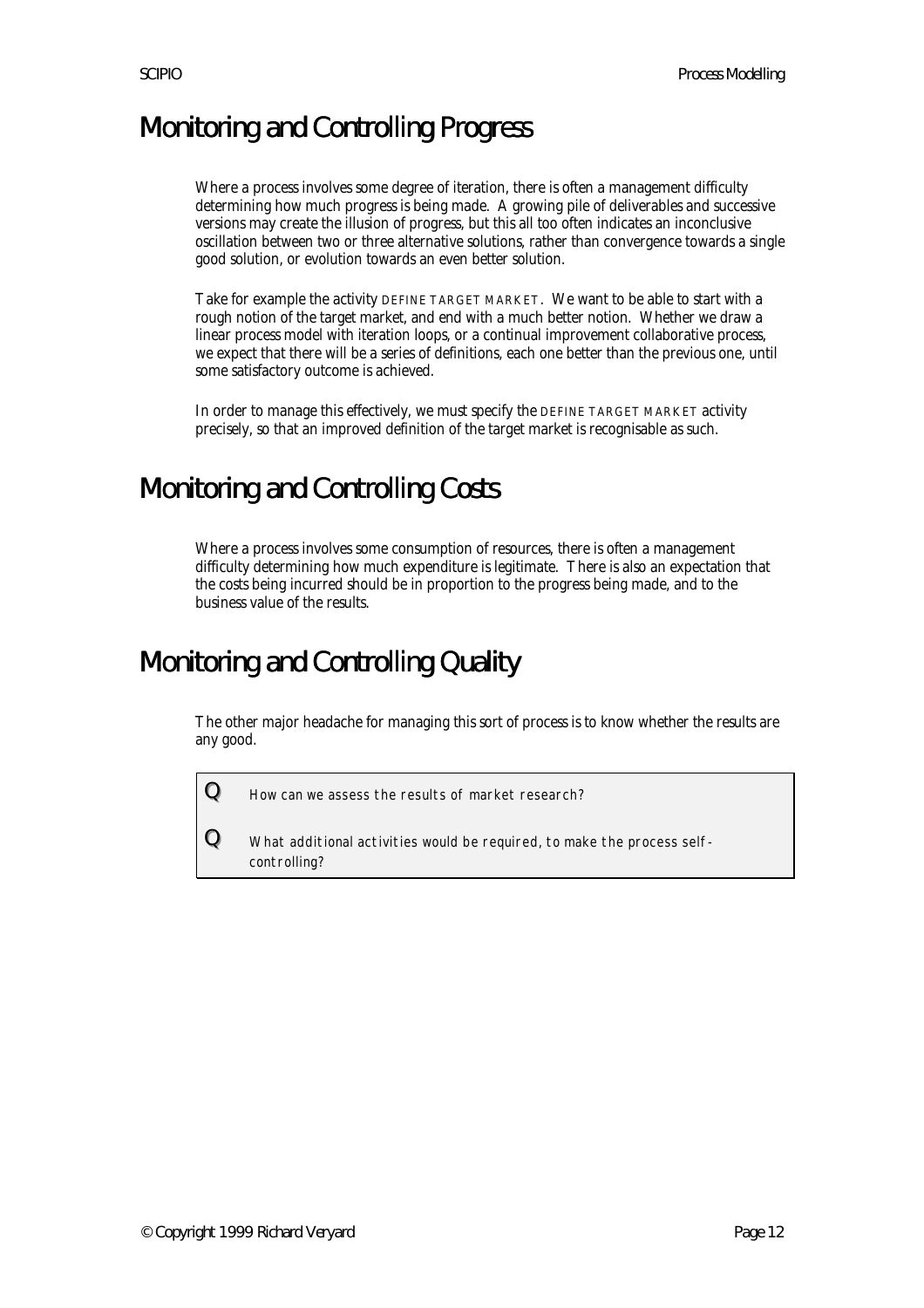# General Discussion

### Synchronic and diachronic

There are two ways of viewing a process: synchronic and diachronic. SCIPIO allows us to alternate between these two views, as appropriate.

| <b>Diachronic</b>                                                                                                   | <b>Synchronic</b>                                                                                                               |
|---------------------------------------------------------------------------------------------------------------------|---------------------------------------------------------------------------------------------------------------------------------|
| Sequential. Task-oriented.                                                                                          | Parallel. Technique-oriented.                                                                                                   |
| Concerned with progress through<br>activities.                                                                      | Concerned with the collaboration<br>between activities.                                                                         |
| Best described procedurally, in terms of<br>sequence, selection and iteration.                                      | Best described declaratively, in terms of<br>objects and their responsibilities and<br>exchanges.                               |
| Works best for describing individual<br>scenarios. Totally generalized diagrams<br>are usually too complex to read. | Works best for describing general rules.<br>Detail can be encapsulated in<br>subordinate diagrams.                              |
| Supports workflow management (i.e.<br>work scheduling, task assignment,<br>progress management, ).                  | Supports the management of capability<br>(i.e. skills training, organization<br>structures, standards, tools provision,<br>. ). |
| Measured using productivity and<br>progress metrics                                                                 | Measured using quality and service<br>metrics.                                                                                  |

A process must be described both diachronically and synchronically. Many people will prefer to start with a diachronic description. However, if managers and system designers work exclusively from a diachronic description, the resulting computer systems and working practices are likely to be sequentially restrictive. This is a common flaw with many computerized clerical systems, which only work effectively if the documents arrive in the 'right' order. This is why SCIPIO has ways of describing process workflow both diachronically and synchronically.

The same is true for describing a method. Any method (including SCIPIO) can be described both diachronically and synchronically. Most of the users of the method will prefer to start with a diachronic description. However, sophisticated use of the method (including customization and optimization) ideally requires access to the synchronic description. Furthermore, the synchronic description is essential to the people building tools to support the method. If the tool builders work from a diachronic description, the resulting tools are likely to be sequentially restrictive. This is what happened with early CASE tools, which supported the underlying method only if you did the tasks in the 'right' order.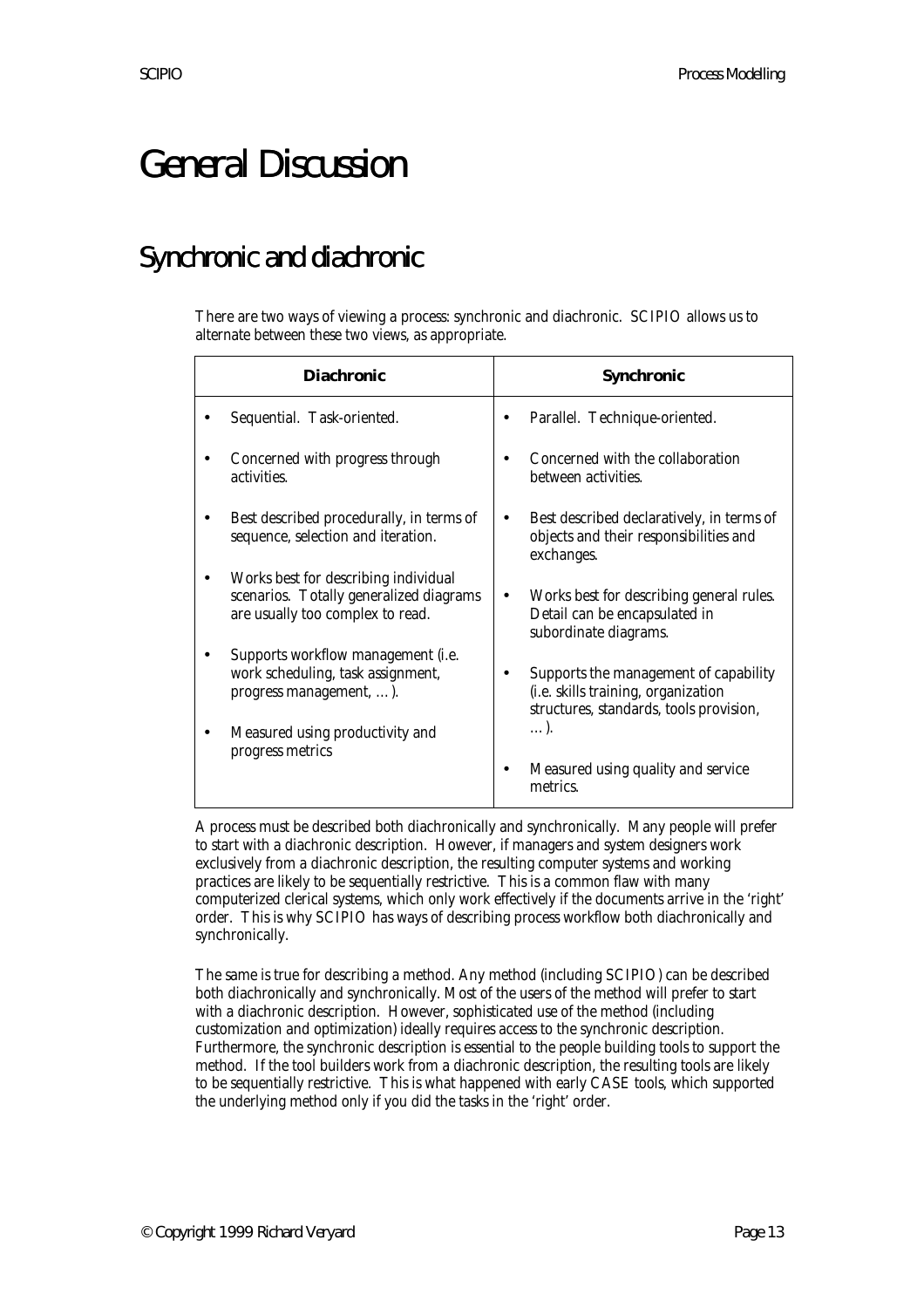### Self-controlled processes

Process management includes activities to control such aspects of the process as progress, costs, and quality.

Many modelling techniques exclude such process controls from the process model itself. SCIPIO allows them to be included, if this is appropriate to the purpose of the model.

 $Q$  When would it be appropriate to include process controls in the process model? When would it not be appropriate?